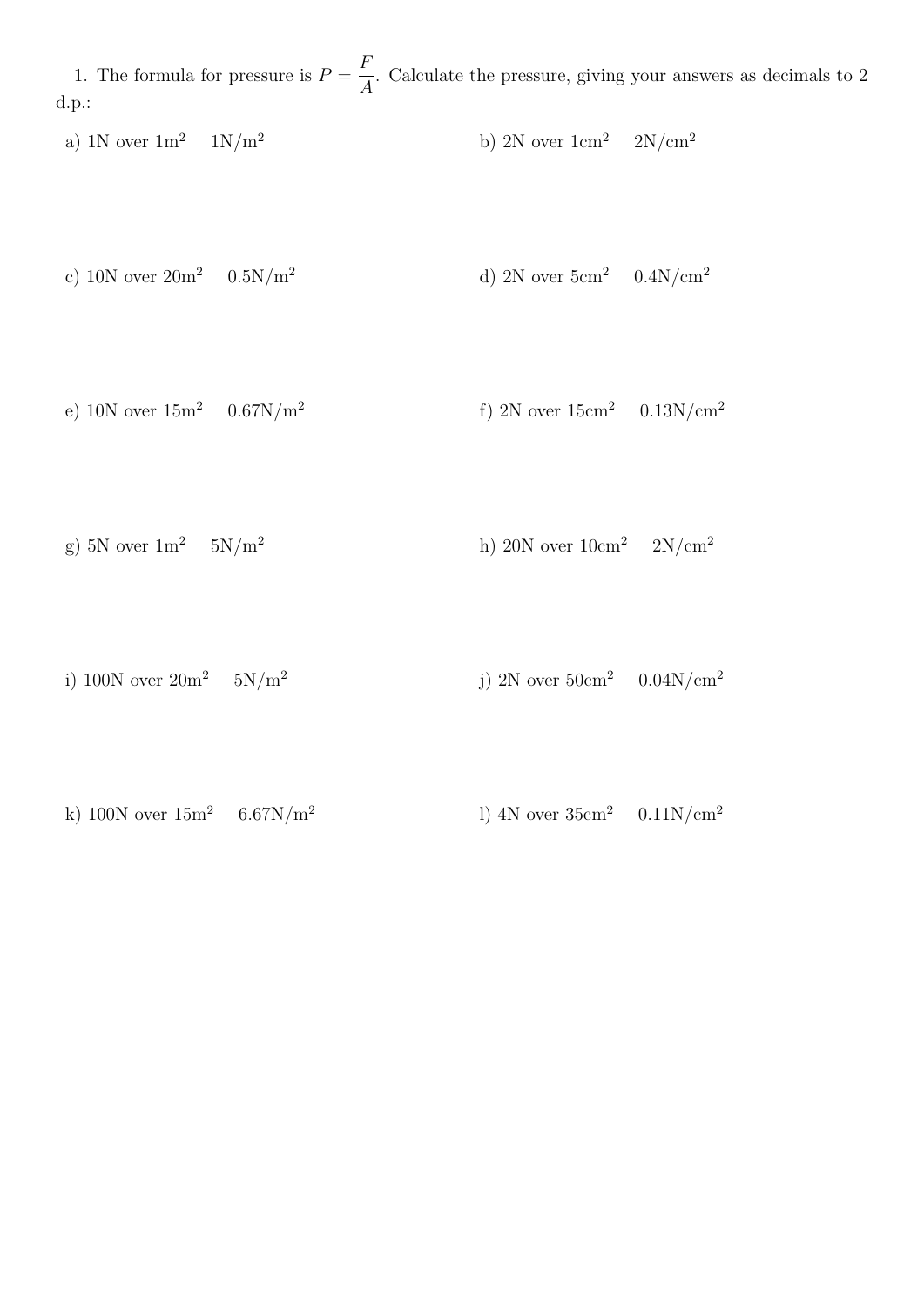2. The formula for pressure is  $P =$ F A . Calculate the force, giving your answers as decimals to 2 d.p.: a)  $1\mathrm{N/m^2}$  over  $1\mathrm{m^2}$   $-1\mathrm{N}$  b)  $2\mathrm{N/cm^2}$  over  $1\mathrm{cm^2}$   $-2\mathrm{N}$ 

- c)  $10N/m^2$  over  $20m^2$  200N d)  $2N/cm^2$  over  $5cm^2$  10N
- e)  $0.1N/m^2$  over  $15m^2$  1.5N f)  $2.34N/cm^2$  over  $15cm^2$  35.1N
- g)  $10N/m^2$  over  $1m^2$  10N h)  $200N/cm^2$  over  $1cm^2$  200N
- i)  $10N/m^2$  over  $10m^2$  100N j)  $20N/cm^2$  over  $5cm^2$  100N
- k)  $0.1N/m^2$  over  $0.15m^2$  0.02N l)  $2.34N/cm^2$  over  $1.1cm^2$  2.57N
	-